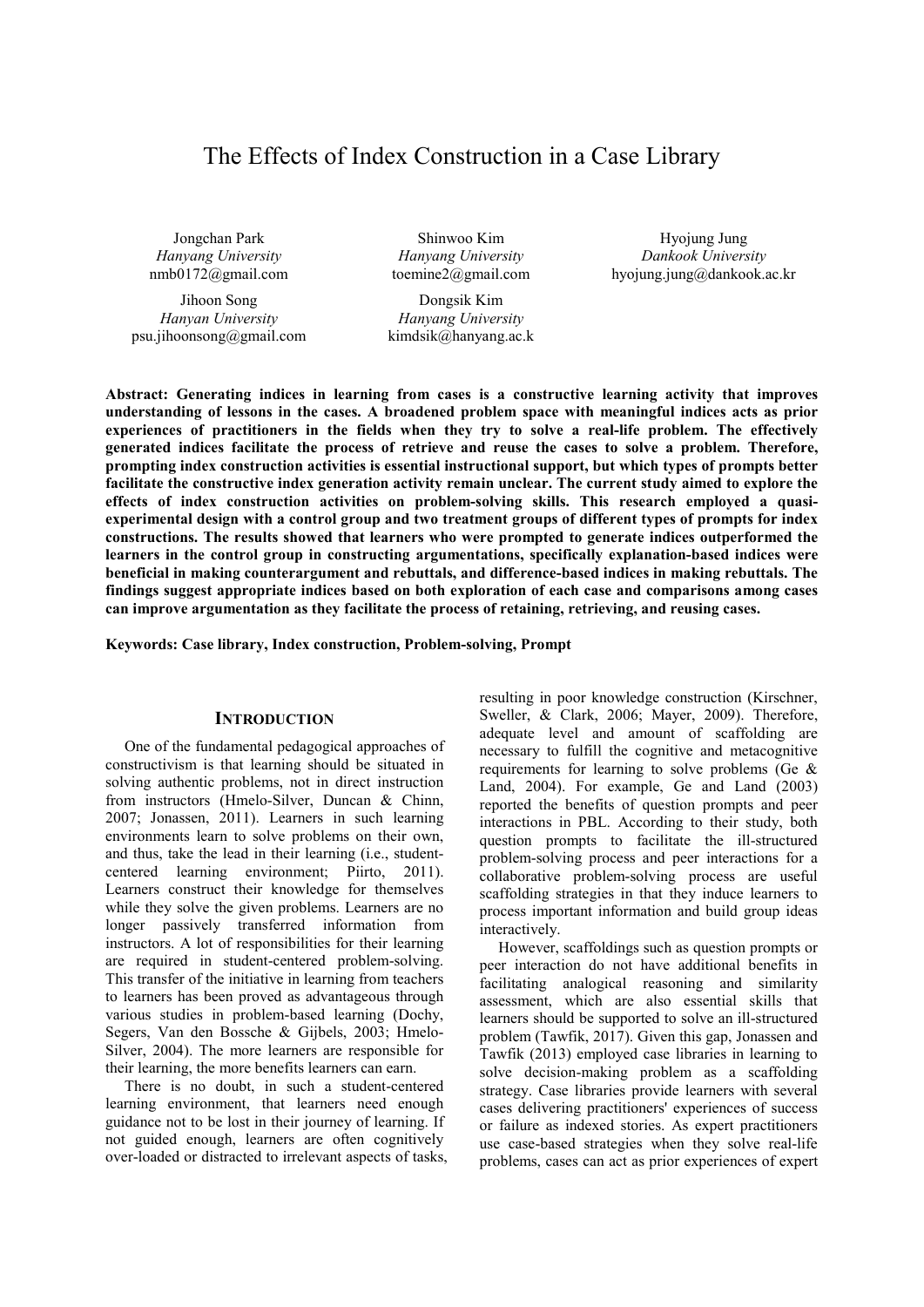practitioners. They help learners employ case-based reasoning and solve the problems based on the lessons from the cases (Jonassen, 2011).

Provided with cases, learners can better argue for their solution (Jonassen & Hernandez-Serrano, 2002; Tawfki & Jonassen, 2013). This beneficial effect of case libraries on argumentation depends on how appropriately and sufficiently they create internal indices for cases and reuse the lessons from the cases. As narratives of cases have lessons or perspectives to be learned, learners are exposed to multiple views from individual cases. Learners can expand the problem space when they retain lessons from various cases (Choi & Lee, 2008) with indices easily retrievable. With cases adequately indexed, learners may consider multiple perspectives while developing an argumentation. Various lessons from indexed narratives can be sources and evidence of a sound argumentation which often include initial claims, counterarguments, and rebuttals (Jonassen & Tawfik, 2013). As the quality of argumentation for the solution often determine how well learners solve illstructured problems, providing cases is an effective way of scaffolding problem-solving (Jonassen, 2011).

Giving cases only, however, does not ensure successful construction of knowledge in the learning domain. In a case library learning environment (CLE), learners are expected to draw lessons from individual cases, make internal indices, and construct a problem schema to solve a given problem well. However, this process of learning cases can be very challenging to novices. Cases contain context-specific experiences and lessons. Sweller (2011) argue that biologically secondary knowledge, also known as domain-specific knowledge, needs instructional support to be acquired. In other words, learners hardly discover cultural knowledge without appropriate and explicit teaching and learning (Geary, 2008), which entails a cognitive process of selecting, organizing, and integrating new information. However, presenting cases of practitioners' experiences as a form of a narrative does not seem to be enough to encourage learners to process the information. Without appropriate instructional intervention, learners are likely to construct indices unsuccessfully, in other words, their indices would be based on irrelevant or unhelpful information for solving problems. Therefore, other forms of scaffolding to promote index construction are necessary to maximize the effects of case libraries on argumentation skill improvement.

We assume, in this case, that prompts embedded in each case would be an effective form of instructional support. Though over-scaffolded examples of illstructured problems may hinder learners' self-directed, constructive learning and result in reproducing teacher's thinking (i.e., instructional explanation) (Jonassen, 2011), we still believe that prompts for index construction can maximize their generative thinking (i.e., self-explanation) such as inferring

information that are not explicitly stated, comparing and contrasting cases, and repairing their existing knowledge. These generative activities are recently referred to as constructive ones rather than active ones according to the ICAP framework that Chi and Wylie (2014) proposed. If prompts given to learners only encourage them to replicate the information verbatim, their learning activities would be active or passive. On the other hand, if the prompts induce them to infer, compare or contrast the information, or repair the knowledge, learners will go through a constructive cognitive process. Information obtained from constructive activities not only enhance the understanding of examples more but also remains more retrievable than the presented one does (Hausmann & VanLehn, 2010).

Studies addressing the effects of prompting selfexplanation when learning from examples are mostly those of procedural domains such as science and mathematics (Chi & Wylie, 2014). However, prompting self-explanation is still vital instructional support in non-algorithmic domains when learners are to understand the underlying principles and how they are reflected in the process of making solution though non-algorithmically (Schworm & Renkl, 2007). Meanwhile, the research of Tawfik (2017) investigated the effects of prompts in CLE in the domain of business. The prompts used in Tawfik's research function as facilitators of the problemsolving process as learners represent problems, identify problem space, select solution, justify solution and evaluate the proposed resolutions with the questions (retain prompts), or compare the individual cases based on specific points stated in questions (retrieval/reuse prompt). Both types of prompts, however, do not encourage learners to generate indices for individual cases, of which quality would positively influence learning from cases. They only indirectly influence internal index construction when learners select and justify the solution based on the cases or the comparisons of the cases. As learners, novice practitioners, are expected to learn the contents as well as the causal reasoning process when they solve ill-structured problems (Tawfik, Gill, Hogan, York & Keene, 2017), prompts for understanding contents of cases as well as ones for problem-solving process need to be investigated. How much constructive activities induced by prompts when learners study the vicarious experiences, cases in the form of narratives, are advantageous to learning to solve problems, and which types of prompts for index generation are effective for facilitating the constructive activities remains unclear. Therefore, the goal of this research is to investigate the effects of different types of prompts for index construction in CLE.

Given this gap, this study compares three different condition groups; failure-based cases without prompts and failure-based cases with embedded prompts for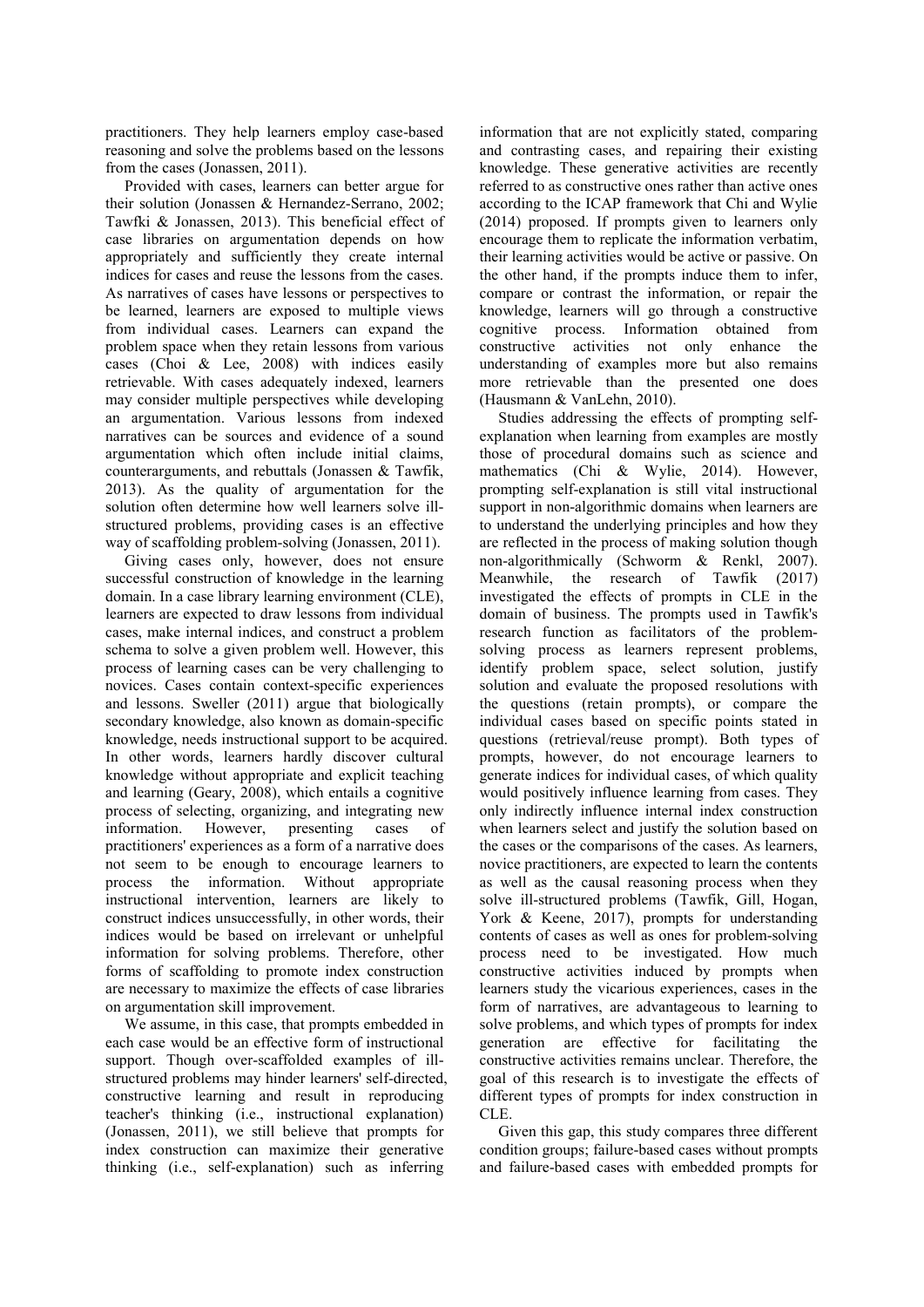individual cases, comparing cases. The first prompt type is based on the failure-driven memory and reflects an explanation-based indexing method in CBR, while the second is based on failure-driven memory and reflects a difference-based indexing method in CBR. The explanation-based indexing allows a reasoner to explain why a solution does not work or a particular perspective is particularly crucial in the given context (Kolodner, 1993). This method encourages learners to put indices on individual cases in terms of each distinctive feature. On the other hand, the difference-based indexing allows learners to distinguish cases from one another, resulting in higher predictability at retrieve and reuse phases (Kolodner, 1993). This method encourages learners to put indices based on the common or different aspects. To examine the effects of prompts on learners' illstructured problem-solving skills (i.e., argumentation skills in this context), the following research questions were posited:

To what extent do index construction activities improve learners' performance on a decision-making argumentation task differ if they are provided with prompts for explanation-based indices, differencebased indices, or without prompts in conjunction with failure-based cases?

- 1) To what extent do initial claim scores in learning task differ among three condition groups?
- 2) To what extent do counterclaim scores in learning task differ among three condition groups?
- 3) To what extent do rebuttal scores in learning task differ among three condition groups?

#### **METHODS**

#### **Context and Participants**

This study was conducted in a career planning course at a large university in South Korea. All freshmen were required to take this course in their first semester to fulfill their general education requirements. This course required students to explore their characteristics, interests, and occupational view; and investigate different careers, learn strategies for rational decision-making and develop a career plan. The course employed a flipped learning model. Every week, two video lectures of 20 minutes long each were presented, and 3-hour classroom activities including lectures and discussion were offered to students.

A total of 111 first-year students from a wide variety of majors were enrolled in this course across three sections. The instructor informed students a week before the problem-solving phase that an experiment was being conducted as part of a learning activity and all the text-based data from problemsolving activities would be collected for the

experiment. All students agreed to participate in the experiment.

## **Design**

The purpose of this study was to investigate how argumentation scores differed among the groups provided with the different types of prompts in conjunction with a case library. All the cases were designed as failure-based ones since Tawfik and Jonassen (2013) reported that learners benefit more from failure-based cases in terms of making counterarguments than success-based cases. Tawfik and Jonassen argued that learners might have more chance of generating indices from cases of failure because learners can be exposed to the mental discomfort that characters of the narratives faced and the following process of making explanations for the unexpected result, which usually offers alternative perspectives.

For the experiment, a quasi-experimental design with three treatment groups was used: 38 students in the condition of cases without prompts (a control group), 37 students in the condition of prompts for individual cases (a group of explanation-based indexing method, EBI), and 36 students in the condition of comparing cases (a group of differencebased indexing method, DBI) in conjunction with failure-based case library. Among these groups, an ANOVA revealed that there were no significant differences in argumentation scores on the pre-test, F  $(2, 108) = .644$ ,  $p = .527$ . This indicates that students in three different groups were equivalent in their argumentation skills.

#### **Materials**

An hour and a half were assigned to the case-based learning phase in all conditions, which we found not enough time for learners to read very long, text-only narrative. Given this limitation, instead of long narratives which are often used in CLE, we constructed each story as a low-density text to reduce reading time. To build low-density text, a questionand-answer format was adopted. Using a low-density text can reduce learning time, without compromising learning outcomes (Ross & Morrison, 1989). The main problem to solve is also designed as low-density texts as shown in figure 1. It asks learners to think of the most desirable decision that the character, Huijae, would make about her future career and develop an argumentation for the decision as if they gave advice to her.

Different types of prompts for cases shown in figure 2 are developed based on the explanation-based and difference-based indexing methods. The former includes three questions in a set, which ask learners to explore the failures and the expectation of failure, infer what explanation of failures would be and repair the existing knowledge. As four cases were provided in CLE, four sets of prompts were respectively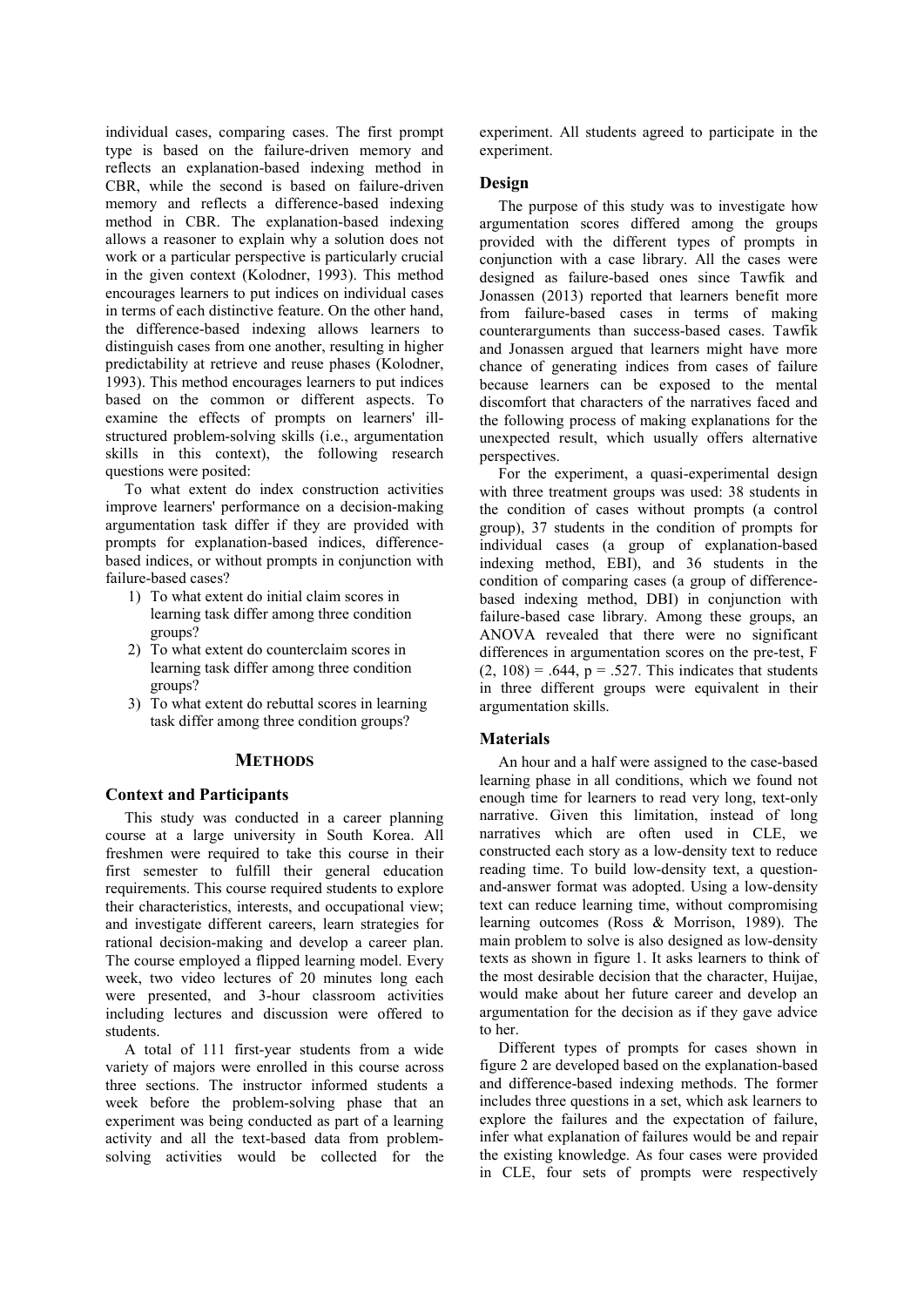designed. The latter consists of four questions in a set, which directly require learners to compare two cases in terms of the personalities, which are the learning contents, and the failures each character faced. Learners are also prompted to think about the lessons and things to be taken into account when people like the mentors make decisions about their careers. Two sets of comparison prompts were developed for four cases. The variables to be compared among the cases were identified and determined by an instructor, author Ⅲ, who has taught this course for years. All the materials including problems used in pre-test and learning phase, cases, and prompts were presented in Korean.



Figure 1. A main problem (Huijae's dilemma) and cases as attached files.



Figure 2. Examples of prompts for index construction activities.

#### **Procedure**

During the experiment, the instructor used BAND, a mobile and web-based social network service, which provides private online bulletin boards and discussion boards that people invited only can have access. Each group of 2 to 3 students was given a separate, private discussion board where they can have a chat, engage in a group discussion, and solve the given ill-structured problem.

One week before the problem-solving activity, a pretest on argumentation skills was taken. A similar decision-making problem to the main problem was presented. The problem was designed as identical as possible to the learning task regarding its structure (e.g., certain multiple perspectives to be considered), but the surface features such as characters, contextual details were different. Students were required to make an argument individually. They were prompted to include three different components (initial argument, counterargument, rebuttal) in their argumentation (Tawfik and Jonassen, 2013; Tawfik, 2017). Learners should first give their initial claim as to which career path best suit the character. They are encouraged to give as many pieces of evidence as possible. Then, they present an alternative solution with convincing evidence against the initial solution. The counterargument may be derived from other perspectives and positions. Lastly, learners may challenge the counterclaim in terms of its validity or weaker influences, or synthesize the initial and counter arguments (Tawfik and Jonassen, 2013).

During the problem-solving activity, the instructor posted the main problem to solve in the BAND. Four related cases, which students can access through hyperlinks embedded in the main problem, were also provided. Students were encouraged to read the main problem and the associated cases for 30 minutes. Meanwhile, three different groups across three sections were offered different types of prompts attached to each case. Students in group 2 and 3 were required to answer the given prompts while students in group 1 received no prompts. Students who were not provided with prompts were instead allowed to write down ideas that occur to them spontaneously. The learning time for case studies is kept constant among the groups.

After reading the main problem and cases individually, students were encouraged to have a group discussion through text-based online chatting environment to resolve the main problem. After 30 minutes of group discussion, students were required to develop their argumentation for the solution individually and post it on BAND for another 30 minutes. Learners developed their argumentation in the same format used in the pre-test.

#### **Coding**

We used the holistic argumentation scoring rubric for pre-test, adapted from Jonassen and Cho (2011) (See Table 1). Two researchers, author Ⅰ, and Ⅱ met after independently coding 20 argumentation essays to assure two coders share the agreements about the rubric. The inter-rater reliability was moderate (Cohen's kappa = .79). Inter-rater reliability reached 100% after coding the remaining essays and negotiating the scores. The scoring rubric for learning tasks was adapted from Tawfik and Jonassen (2013), of which components consists of initial argument,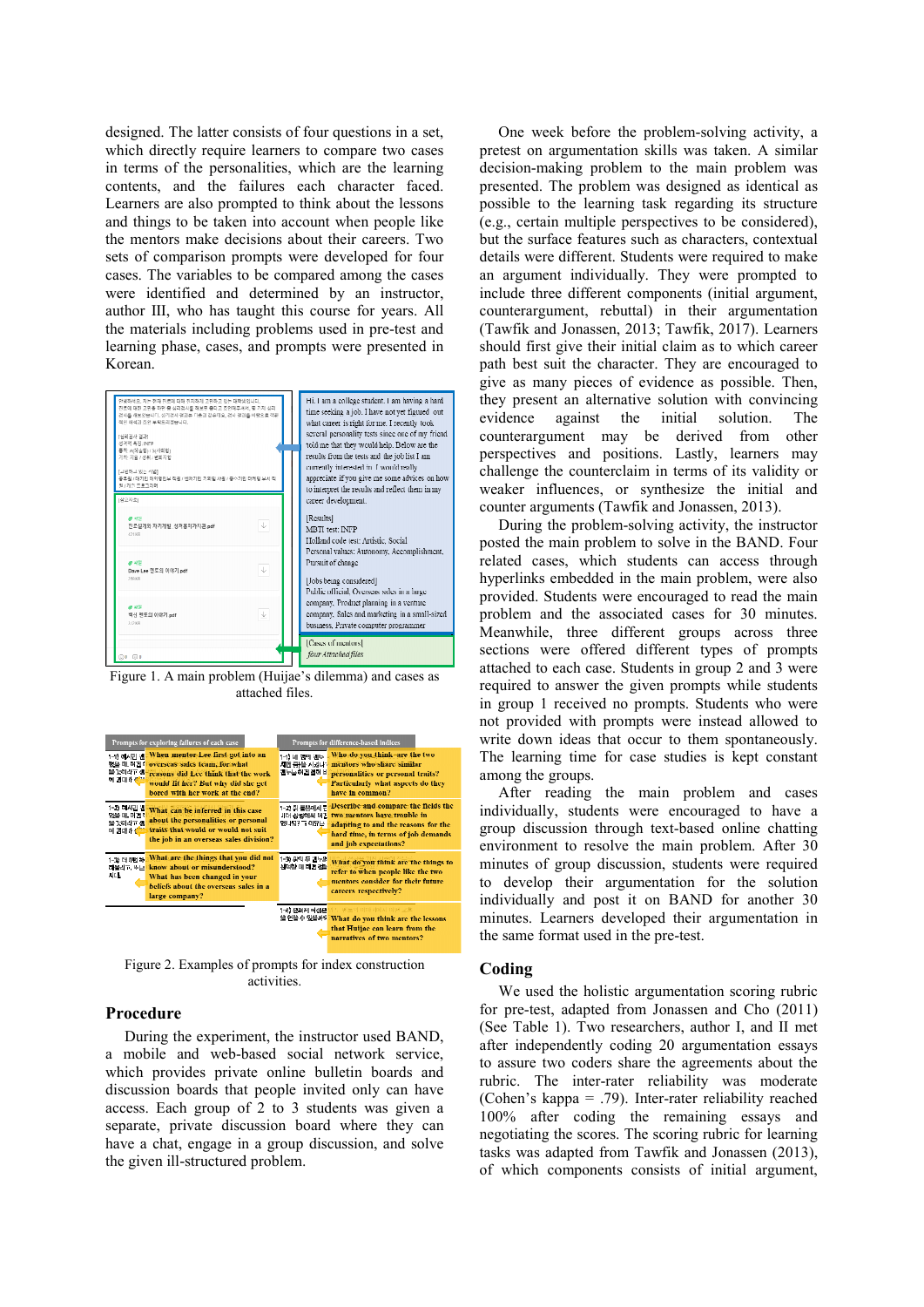counterargument, rebuttal and holistic scores calculated by aggregating the three scores. (see Table 2). Inter-rater reliability was also moderate (Cohen's kappa = .74) after coding 20 essays. The remaining essays were coded, and the differences in assigned scores between two raters were all resolved through discussion.

| Table 1. Argumentation scoring rubric for pretest |  |  |
|---------------------------------------------------|--|--|
| (Adapted, Jonassen & Cho, 2011)                   |  |  |

| Level                  | <b>Description</b>                    |  |  |
|------------------------|---------------------------------------|--|--|
| 0. Response            | Essay does not provide a clear        |  |  |
| to topic               | claim.                                |  |  |
| 1.                     | Essay states a clear claim but no     |  |  |
| Undeveloped<br>opinion | reason is given to support the claim, |  |  |
|                        | or the reason given is unrelated to   |  |  |
|                        | the claim                             |  |  |
|                        | Essay provides a clear claim and      |  |  |
| 2. Minimally           | reasons supporting the claim, but     |  |  |
| developed              | the reasons are not well explained or |  |  |
|                        | elaborated                            |  |  |
|                        | Essay provides clear claim and        |  |  |
| 3. Partially           | substantial reasons that are well     |  |  |
| developed              | explained and elaborated, but no      |  |  |
|                        | counterclaim is addressed.            |  |  |
|                        | Essay provides a clear claim and      |  |  |
|                        | counterclaim and rebuts the           |  |  |
| 4. Well                | counterclaim, but some reasons        |  |  |
| developed              | supporting the claim or rebutting the |  |  |
|                        | counterclaim are not well explained   |  |  |
|                        | or elaborated.                        |  |  |
| 5. Fully<br>developed  | Essay provides a clear claim and a    |  |  |
|                        | plausible counterclaim, and they are  |  |  |
|                        | supported by substantial reasons      |  |  |
|                        | that are well explained and           |  |  |
|                        | elaborated. The essay effectively     |  |  |
|                        | rebuts the counterclaim with          |  |  |
|                        | substantial reasons and/or proposes   |  |  |
|                        | a valid alternative solution that     |  |  |
|                        | addresses counterclaim concerns.      |  |  |

Table 2. Argumentation scoring rubric for a learning task (Adapted, Tawfik & Jonassen, 2013)

| $Com-$<br>ponents<br>/ Points | <b>Initial</b><br>argument                              | Counter<br>Claim                                                           | <b>Rebuttal</b>                                                |
|-------------------------------|---------------------------------------------------------|----------------------------------------------------------------------------|----------------------------------------------------------------|
| 0 points                      | No initial<br>argument or<br>claims are<br>inconsistent | No clear<br>counterargu<br>ment stated<br>or claims<br>are<br>inconsistent | No clear<br>rebuttal<br>stated or<br>claims are<br>inconsisten |
| 1 points                      | Argument<br>is clear and<br>supported<br>by a single    | Counterargu<br>ment is<br>clear and<br>supported                           | Rebuttal is<br>clear and<br>supported<br>by a single           |

| $_{\rm Com-}$<br>ponents<br>/ Points | <b>Initial</b><br>argument                                                                                                        | Counter<br>Claim                                                                                                                             | <b>Rebuttal</b>                                                                                                                   |
|--------------------------------------|-----------------------------------------------------------------------------------------------------------------------------------|----------------------------------------------------------------------------------------------------------------------------------------------|-----------------------------------------------------------------------------------------------------------------------------------|
|                                      | reason                                                                                                                            | by a single<br>reason                                                                                                                        | reason                                                                                                                            |
| 2 points                             | Argument<br>is clear and<br>supported<br>by multiple<br>reasons that<br>are not<br>specifically<br>explained<br>and<br>elaborated | Counterargu<br>ment is<br>clear and<br>supported<br>by multiple<br>reasons that<br>are not<br>specifically<br>explained<br>and<br>elaborated | Rebuttal is<br>clear and<br>supported<br>by multiple<br>reasons that<br>are not<br>specifically<br>explained<br>and<br>elaborated |
| 3 points                             | Argument<br>is clear and<br>supported<br>by multiple<br>reasons that<br>are partially<br>explained<br>and<br>elaborated           | Counterargu<br>ment is<br>clear and<br>supported<br>by multiple<br>reasons that<br>are partially<br>explained<br>and<br>elaborated           | Rebuttal is<br>clear and<br>supported<br>by multiple<br>reasons that<br>are<br>partially<br>explained<br>and<br>elaborated        |
| 4 points                             | Argument<br>is clear and<br>supported<br>by multiple<br>reasons that<br>are<br>specifically<br>explained<br>and<br>elaborated     | Counterargu<br>ment is<br>clear and<br>supported<br>by multiple<br>reasons that<br>are<br>specifically<br>explained<br>and<br>elaborated     | Rebuttal is<br>clear and<br>supported<br>by multiple<br>reasons that<br>are<br>specifically<br>explained<br>and<br>elaborated     |

# **RESULT**

The current study attempted to examine the effects of different types of prompts for index construction in conjunction with failure-based case library on the initial, counterclaim, and rebuttal scores. An ordinal logistic regression was adopted because the dependent variables, the argumentation scores, were the ordinal data.

An ordered logistic regression was conducted for the initial scores. The test of parallel regression assumption was tested before the main analyses to confirm the statistic assumption. It yields  $x^2$  $(6)=.698$  ( $p=.995$ ), upholding the proportional odds assumptions for the model. The main analysis followed; for the initial scores, the ordinal logistic regression did not found significant differences  $(x^2)$  $(2)=.649$ , p=.723) among the control group (M = 3.34,  $SD = .85$ , EBI group (M = 3.16, SD = 1.17), and DBI group ( $M = 3.19$ ,  $SD = .86$ ).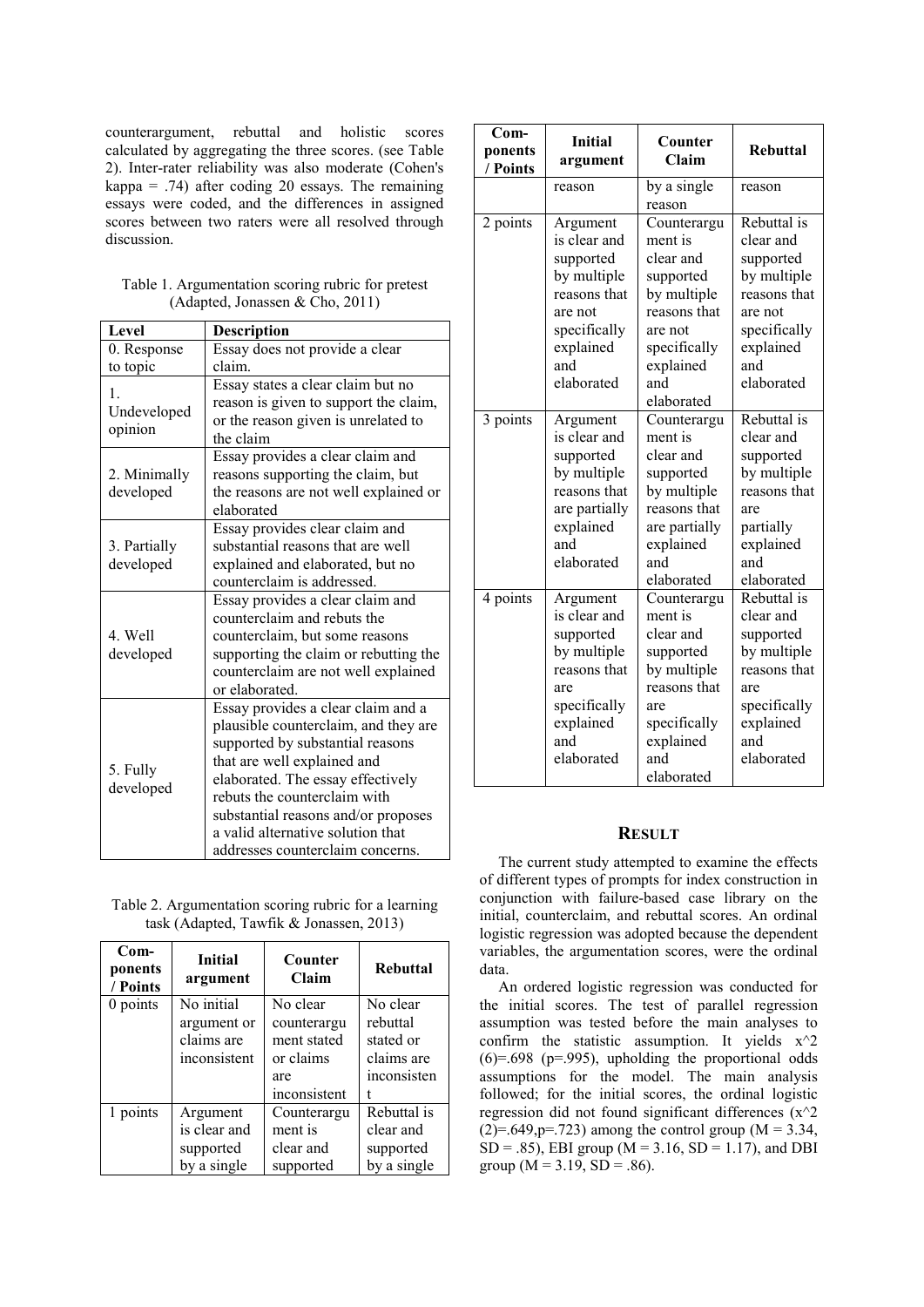For the second dependent variable, counterargument scores, an ordered logistic regression was also employed. The assumption of parallel lines was turned out to be met  $\lceil x^2 \rceil$  $(6)=10.297$  (p=.113)]. The main analysis found statistically significant differences  $(x^2)$  $(2)=8.852$ , p=.012 between the control group  $(M =$ 1.42,  $SD = 1.08$ ) and EBI group (M = 2.00,  $SD = .97$ ; Log Odds =  $1.325$ ,  $p = .003$ , Effect Size = .54). No significant differences were found between the DBI group and either the control group or EBI group.

An ordered logistic regression was conducted again for the rebuttal scores. The parallel regression assumption was not violated  $[x^2 \quad (6)=7.148]$ (p=.307)].As in the analysis of counterargument scores, the ordinal logistic regression found a significant difference between the control group  $(M =$ 1.71,  $SD = .98$ ) and EBI group (M = 2.19,  $SD = 1.13$ ; Log Odds =  $.96$ ,  $p = .029$ , Effect Size =  $.49$ ). Plus, there were also significant differences  $(x^2)$  $(2)=8.464$ , p=.015) between the control group (M = 1.71,  $SD = .98$ ) and DBI group (M = 2.28,  $SD = .85$ , Log Odds =  $1.21$ , p = .007, Effect Size = .58).

In terms of overall argumentation scores, which is calculated by adding up the other three scores, an ANOVA was conducted with overall holistic scores (0-12). However, there were no significant differences [F  $(2, 108) = 1.979$ ,  $p = .143$ ] among the control group ( $M = 6.47$ , SD = 2.01), EBI group ( $M = 7.35$ ,  $SD = 1.126$ , and DBI group (M = 2.28, SD = .849).

### **CONCLUSION**

Researchers have proved that CLE is an effective learning environment to scaffold ill-structured problem-solving process (Tawfik & Jonassen, 2013; Tawfik, 2017). The scaffolds such as question prompts suggested in Tawfik's research (2017) can help learners to build problem space better and solve the problems, specifically in terms of alternative perspectives. To build on the research addressing the scaffolding in CLE, the current research has investigated the effects of prompts for index construction. This study employed two types of prompts for index construction: (1) prompts for explanation-based index construction, and (2) prompts for difference-based index construction. The results of the current study suggest that providing prompts when learners study individual cases has positive effects on argumentation skills improvements.

Learners in the two treatment groups did not seem to gain benefits from index construction activities when they made their initial stance. The initial claim scores of three different groups were not statistically different. This result resembles the Tawfik (2017)'s findings, which report that problem-solving prompts does not improve initial argument skills. Though it would be inappropriate to compare Tawfik's and the

current research since the types and timing (either when studying cases or solving problems) of prompts were different, it is still inferred that further instructional support besides the provision of cases may not have enhanced the skills in constructing the initial argument. Given that the average scores of all the groups were over 3 points out of 4, it can be assumed that learners are in general good at presenting a solution that they believe is best.

On the other hands, learners who participated in explanation-based index constructions outperformed the control group in making counterarguments and rebuttals. We assume that prompts for explanationbased index construction may give learners more opportunities to learn lessons associated with multiple and failure-related perspectives from which alternative solution is derived. While answering the prompts included in individual cases, learners may generate indices based on the circumstances that bring about failure, and possible explanations for the unexpected failure. With the indices of the vicarious failing experience, learners can acquire a problemrelated script which contains multiple competing perspectives (Tawfik & Kolodner, 2016). When learners are explicitly prompted to explore the failure, infer the possible explanation, and revisit their existing knowledge, their problem-related script will deviate from flat one and thus be broadened (Schank, 1999). Then their script will become more like the one in the character's memory. The more failurerelated indices are put into learner's memory, the more similar their scripts become to one of the experienced practitioners, and the broader their problem space gets. With more circumstances taken into consideration, learners can better argue for alternative perspectives and better weigh the options to resolve the complicated situation or synthesize the possibilities to support the initial claims.

Learners provided with prompts for differencebased index construction also outperformed the control group in developing rebuttals. We believe that once learners are prompted to explore the failure, they are likely to generate more indices which extend their problem space, no matter which type of activities, either examining the individual case or comparing the cases, were facilitated. Learners may have more chance to extend their scripts when they try to figure out the commonalities and differences in regard to the circumstances of failures (Kolodner, 1993). When learners construct difference-based indices, they may distinguish the situational facts that cause certain results from other facts that bring about different results. Therefore, we can assume that learners can think of more ways to rebut the opposing arguments based on the situational differences. For this reason, it was surprising that no evidence was found that learners in the difference-based indexing group made better quality of counterarguments. It was the unexpected result because comparing cases require a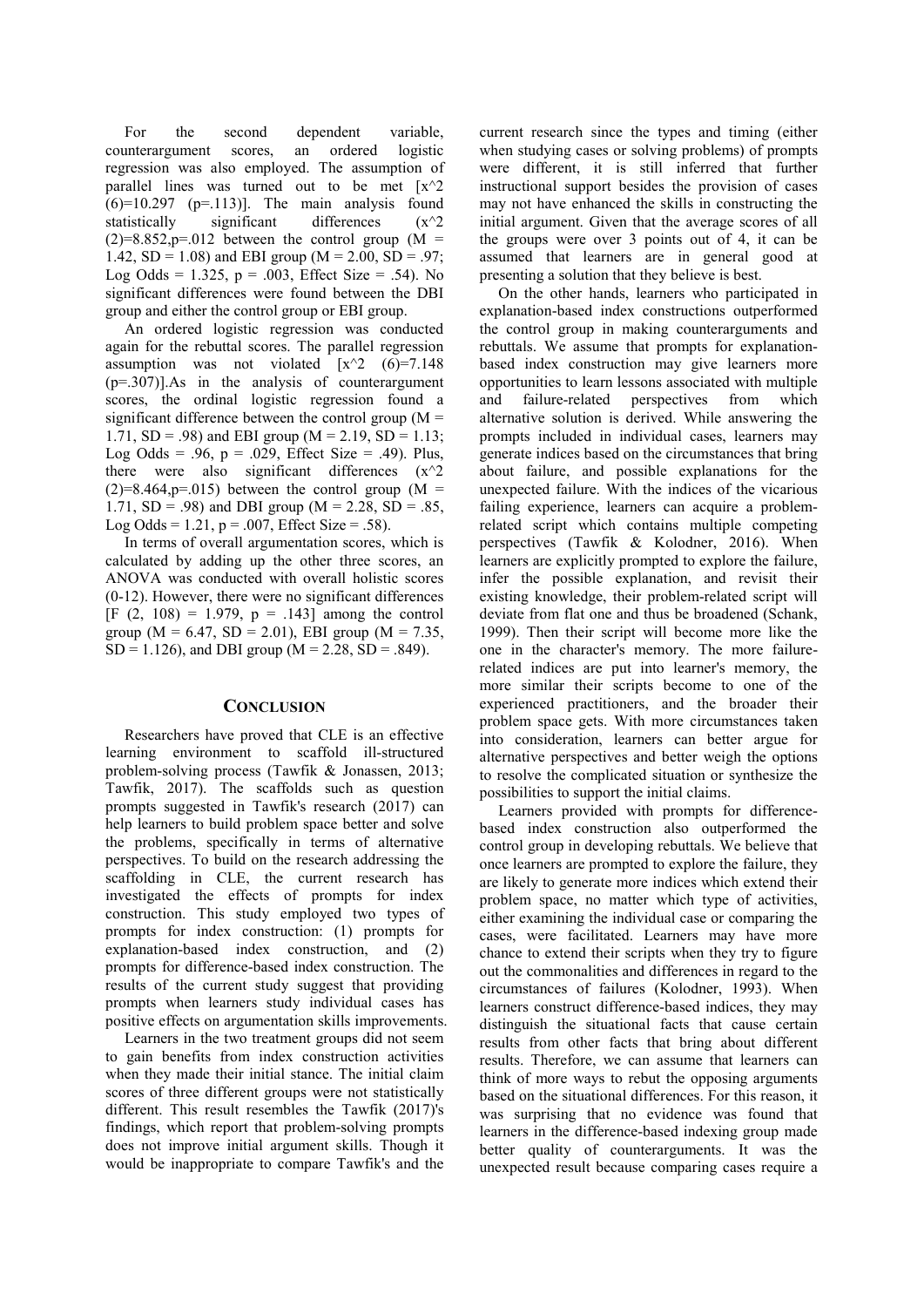process of identifying multiple perspectives in each case and figuring out which variables are related to the alternative perspectives.

There may be two possible explanations for this result. First, learners may have difficulties in identifying multiple perspectives, contrasting them with those of other cases, and figuring out the distinguishing factors all at the same time. However, this explanation has a limitation to generalize the result because there is still statistical evidence that learners benefit from the activities when they construct rebuttals when compared to the control group. Second, the sample size of the condition groups was not big enough to draw significant implication from the experiment. Though the ordered logistic regression for counterargument scores between the control group ( $M = 1.42$ ,  $SD = 1.08$ ) and the group of difference-based indices  $(M = 1.75, SD)$  $= .73$ ) found no statistically significant difference (Log Odds = .814,  $p = .063$ ), we anticipate that if an experiment with a more substantial number of participants is conducted, the differences caused by the treatment will become noticeable.

No evidence was found to tell which types of prompt design are desirable for scaffolding learning from cases. Both explanation-based indexing and difference-based indexing once prompted, would be helpful for the reasoners to retrieve and reuse the cases. In either way, learners are encouraged to search for situational variables that cause failure and generate indices so that they can retrieve the cases when they encounter similar problematic situations. Learners, once prompted, can better acquire an extended problem-related script from the vicarious experiences of failure, which can act as prior experiences on which practitioners rely when they encounter a new problem to solve.

Overall, our finding is parallel to the results of the research in the domains of well-structured problemsolving (Renkl, 2014). Opportunities to self-explain the concepts and principles underlying the examples enhance learner's engagement in processing the given materials and understanding of the learning contents. Students in the prompted condition outperformed the students in no prompts group in argumentation task because they have constructed internal indices while they answer the prompts attached to each case. The more they build meaningful indices, the better they retain the lessons, and the more predictable are the indices which they retrieve and reuse when solving the problems.

The current research, however, has limitations. First, the learning sessions of problem-solving were only three-week long. This period is not enough to see the educational value of CLE, the constructivist approach, as most learners are not accustomed to this type of instruction. Second, the sample size was not big enough, and the learning domain was limited. To generalize finding of this research to the other

contexts, we need to investigate the effectiveness of the prompts in FBC with a large number of students in various fields of education.

#### **REFERENCES**

- Bransford, J.D., Brown, A.L., & Cocking, R.R. (Eds.). (2000). *How people learn: Brain, mind, experience, and school*. Washington, DC: National Academy Press.
- Chi, M. T., De Leeuw, N., Chiu, M. H., & LaVancher, C. (1994). Eliciting self-explanations improves understanding. *Cognitive science, 18*(3), 439-477.
- Chi, M. T. (2009). Active‐constructive‐interactive: A conceptual framework for differentiating learning activities. *Topics in cognitive science, 1*(1), 73-105.
- Chi, M. T., & Wylie, R. (2014). The ICAP framework: Linking cognitive engagement to active learning outcomes. *Educational Psychologist, 49*(4), 219-243.
- Choi, I., & Lee, K. (2009). Designing and implementing a case-based learning environment for enhancing illstructured problem solving: Classroom management problems for prospective teachers. *Educational Technology Research and Development, 57*(1), 99-129.
- Dochy, F., Segers, M., Van den Bossche, P., & Gijbels, D. (2003). Effects of problem-based learning: A metaanalysis. *Learning and Instruction, 13*, 533–568.
- Ge, X., & Land, S. M. (2003). Scaffolding students' problem-solving processes in an ill-structured task using question prompts and peer interactions. *Educational Technology Research and Development, 51*(1), 21-38.
- Ge, X., & Land, S. M. (2004). A conceptual framework for scaffolding III-structured problem-solving processes using question prompts and peer interactions. *Educational Technology Research and Development, 52*(2), 5-22.
- Geary, D. C. (2008). An evolutionarily informed education science. *Educational Psychologist, 43*(4), 179-195.
- Hmelo-Silver, C. E. (2004). Problem-based learning: What and how do students learn?. *Educational psychology review, 16*(3), 235-266.
- Hmelo-Silver, C. E., Duncan, R. G., & Chinn, C. A. (2007). Scaffolding and achievement in problem-based and inquiry learning: a response to Kirschner, Sweller, and Clark (2006), *Educational psychologist, 42*(2), 99-107.
- Jonassen, D. H. (2011). *Learning to solve problems: A handbook for designing problem-solving learning environments*. New York, NY: Routledge.
- Jonassen, D. H., & Cho, Y. H. (2011). Fostering argumentation while solving engineering ethics problems. *Journal of Engineering Education, 100*(4), 680-702.
- Jonassen, D. H., & Hernandez-Serrano, J. (2002). Casebased reasoning and instructional design: Using stories to support problem solving. *Educational Technology Research and Development, 50*(2), 65-77.
- Jonassen, D. H., & Land, S. M. (2012). *Theoretical foundations of learning environments (2nd ed.)*. London: Routledge.
- Kirschner, P. A., Sweller, J., & Clark, R. E. (2006). Why minimal guidance during instruction does not work: An analysis of the failure of constructivist, discovery, problem-based, experiential, and inquiry-based teaching. *Educational Psychologist, 41*, 75–86.